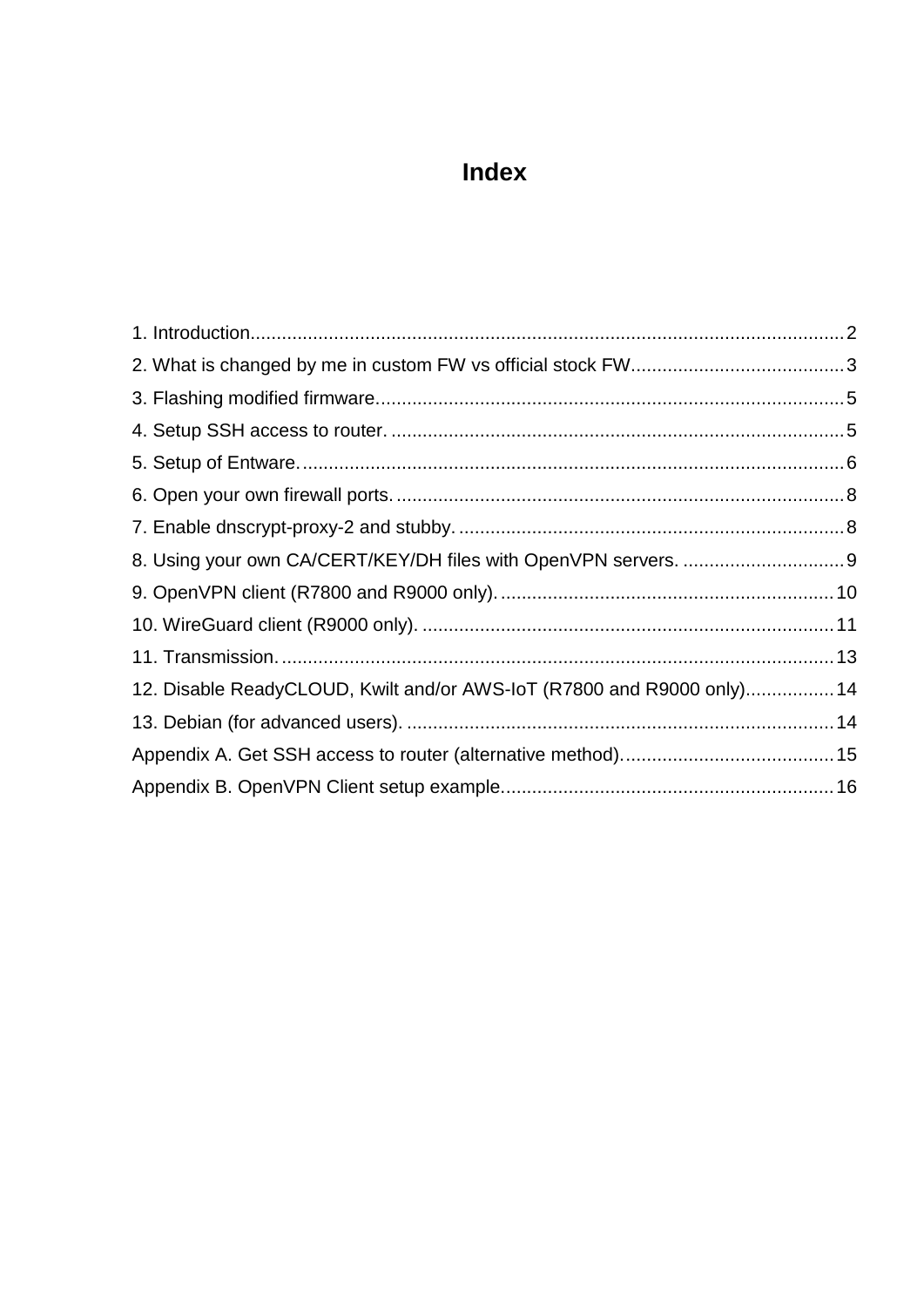## <span id="page-1-0"></span>**1. Introduction.**

These custom firmware versions are based on official stock firmware versions for NETGEAR Nighthawk X4 R7500 v1 router, Nighthawk X4S R7800 router and Nighthawk X10 router. The goal of modification is to extend the functionality of these routers and to use full power of CPU and FPU of IPQ806x and AL-514 processors, limited in official firmware.

### **Warning:**

I am not responsible for any damage of your router if you decide to try this custom firmware. You should do all under your own risk and responsibility. Your router is your router and you should understand the risk to brick it.

# **This README is not for ORBI systems firmware! ORBI: see QuickStart.txt in archive with firmware.**

### **What improvements you can get with use of this firmware plus Entware:**

- Improvements of OpenVPN (speed).
- Improvement of SAMBA server (speed of the file transfer).
- Improvements of FTP server speed.
- Possibility to setup your own web server (Entware).
- Possibility to setup your own anonymizer proxy with TOR and Privoxy (Entware).
- Possibility to exclude the leaks of your DNS requests by using DNSCrypt Proxy or Stubby (your privacy).
- Etc. etc. etc.

**Note**: Entware initial installation archives are prepared by me especially for R7500/R7800/R9000, they are optimized for use with Cortex-A15 CPU (IPQ806x is Krait and thus supports all Cortex-A15 extensions of CPU instructions) and Neon VFPV4 FPU i.e. hardware float. Such optimized version is significantly faster than soft float version on some tests where float point calculations are needed.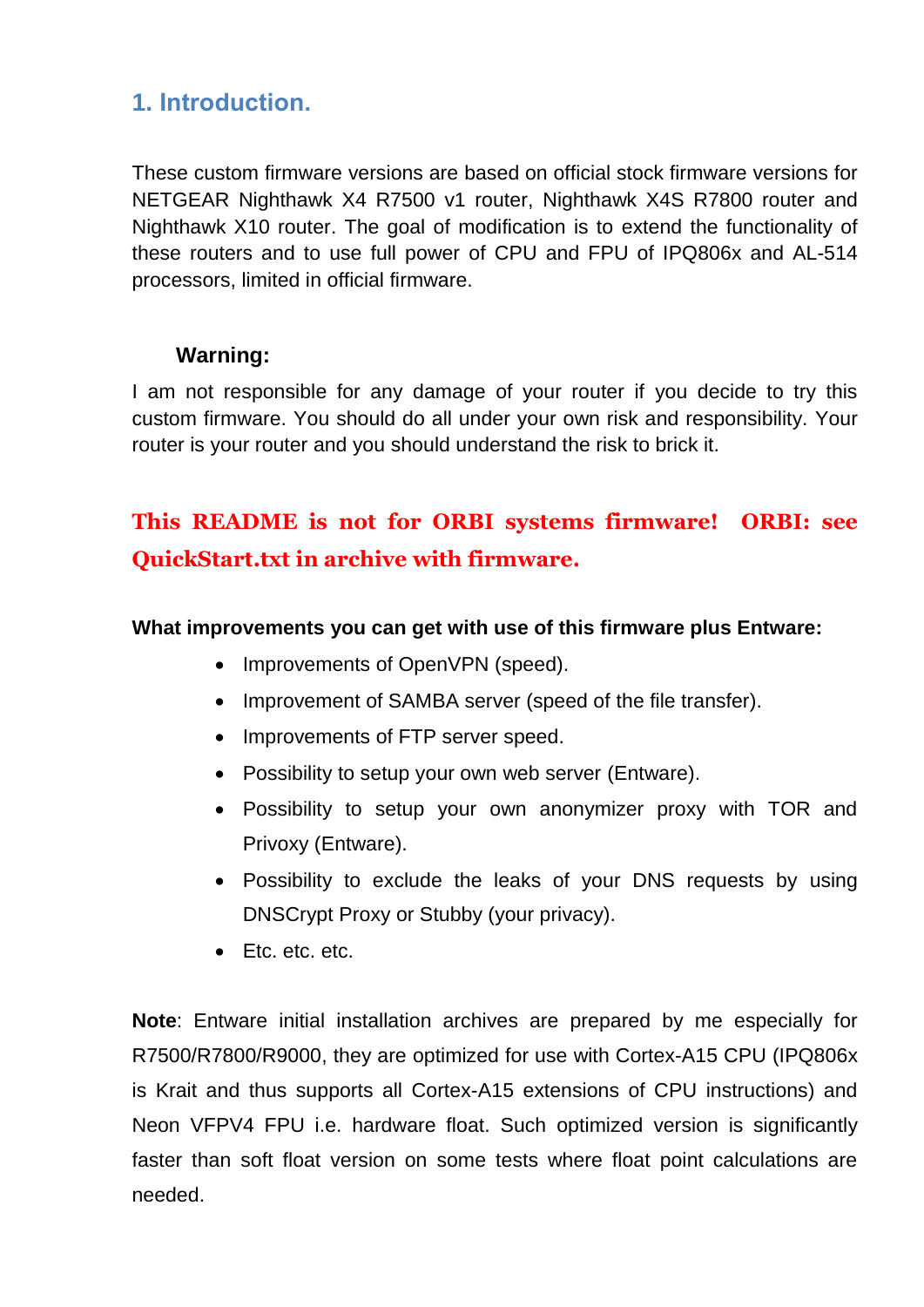### <span id="page-2-0"></span>**2. What is changed by me in custom FW vs official stock FW.**

- (1) Most important for use with Entware is that now native Linux filesystems (ext2/3/4) could be used and no '777' mask is applied to files and directories. In official FW when you mount external USB/ESATA disk with native Linux filesystem, you had 777 permissions for all files and directories (read/write/execute access for all, no any permissions restrictions). Use of filesystem without restrictions is nonsense under Linux. No any security, spoiled functionality, not workable daemons. NETGEAR staff modified original codes of Linux kernel (?!) to make this '777', I returned original kernel code back.
- (2) **dropbear** SSH server is added. Started automatically after power on. No enabling telnet is needed to access router console.
- (3) I used fresh version of toolchain for firmware compilation (compiler 2021 vs 2012/2014 in the stock FW). So more stable and fast codes (common general optimization).
- (4) **'-O2**' optimization level and especial optimization compiler flags for Cortex-A15 is used for firmware compilation, '**-O3**' for some key packages (performance).
- (5) A lot of old OpenWRT packages used in FW are updated (more fresh version), e.g. **openssl-0.9.8p openssl-1.0.2\***  $1z0 \t2.06 \t3 \t1z0 \t2.10$  $z$ lib 1.2.7  $\rightarrow$  zlib 1.2.11 openvpn  $2.3.2 \rightarrow$  openvpn  $2.5.x$ etc. etc. etc.
- (6) OpenSSL is optimized by using assembler acceleration. For example OpenSSL test w/o assembler optimization (R9000):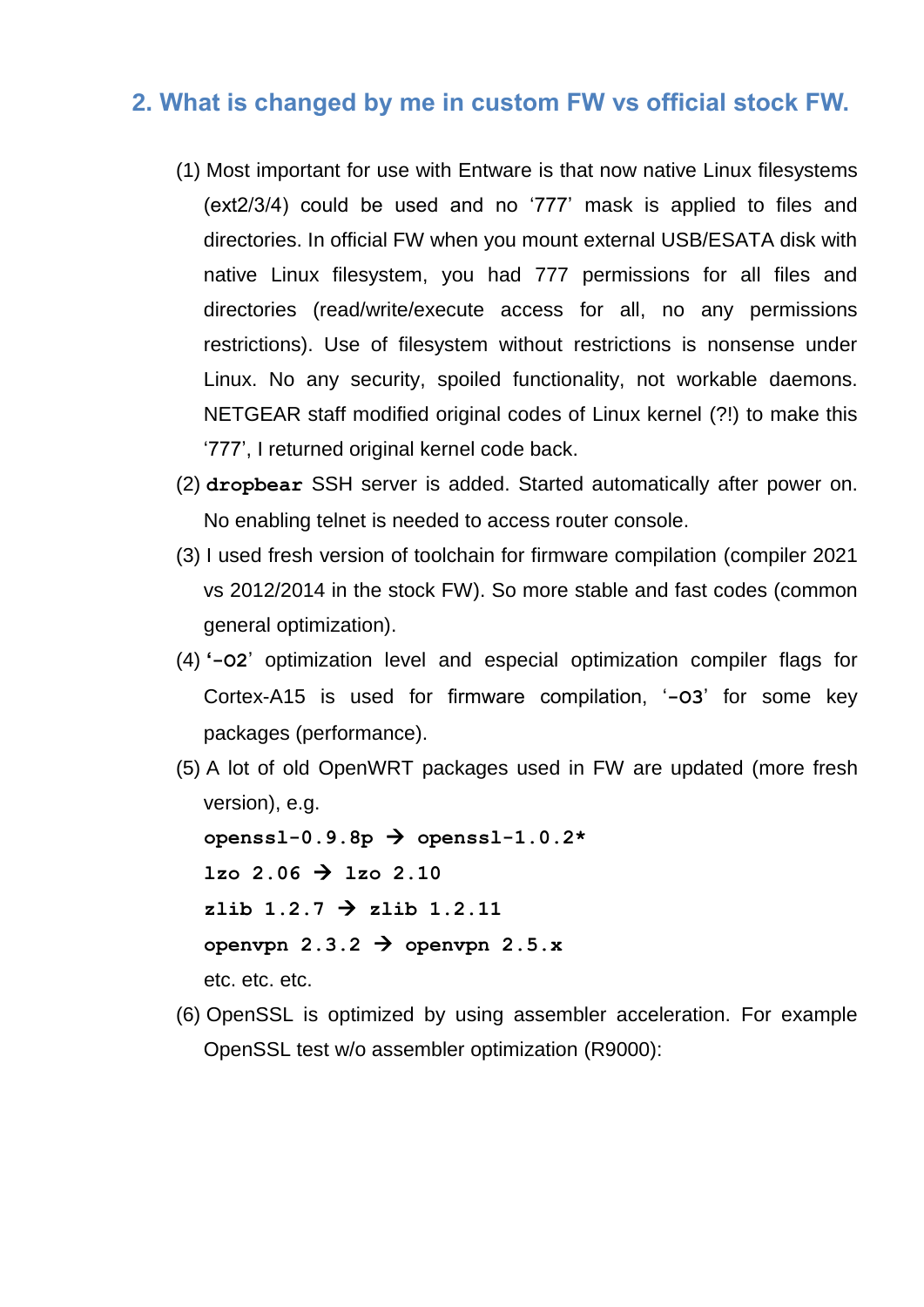|             | The 'numbers' are in 1000s of bytes per second processed. |                             |            |            |            |
|-------------|-----------------------------------------------------------|-----------------------------|------------|------------|------------|
| type        | 16 bytes 64 bytes                                         |                             | 256 bytes  | 1024 bytes | 8192 bytes |
| sha1        | 19729.61k 54213.54k                                       |                             | 111554.18k | 150575.10k | 168700.40k |
| des cbc     | 33284.58k                                                 | 34141.59k                   | 34585.00k  | 34665.81k  | 34553.86k  |
| des ede3    | 12548.81k                                                 | 12727.87k                   | 12788.65k  | 12801.71k  | 12782.25k  |
| aes-128 cbc | 57205.07k                                                 | 60562.69k                   | 62545.32k  | 63109.12k  | 63310.51k  |
| aes-192 cbc | 50571.55k                                                 | 52632.14k                   | 53764.35k  | 54159.02k  | 54274.73k  |
| aes-256 cbc | 44746.83k                                                 | 45857.66k                   | 47048.96k  | 47419.08k  | 47363.41k  |
| sha256      | 13311.57k                                                 | 29732.76k                   | 50673.44k  | 61281.28k  | 65227.43k  |
| sha512      | 3768.93k                                                  | 14927.25k                   | 21400.58k  | 29089.11k  | 32216.41k  |
|             |                                                           | sign verify sign/s_verify/s |            |            |            |
|             | rsa 2048 bits 0.036533s 0.001101s 27.4                    |                             | 908.0      |            |            |
|             | sign verify sign/s verify/s                               |                             |            |            |            |
|             | dsa 2048 bits 0.012148s 0.013405s 82.3                    |                             | 74.6       |            |            |

#### the same test with assembler acceleration (R9000):

|             | The 'numbers' are in 1000s of bytes per second processed. |                             |                             |                                                    |            |
|-------------|-----------------------------------------------------------|-----------------------------|-----------------------------|----------------------------------------------------|------------|
| type        |                                                           |                             | 16 bytes 64 bytes 256 bytes | 1024 bytes 8192 bytes                              |            |
| sha1        | 21691.86k                                                 | 67717.40k                   | 163728.90k                  | 251297.48k                                         | 296394.75k |
| des cbc     | 33224.61k                                                 | 34769.92k                   | 35351.13k                   | 35573.21k                                          | 35370.33k  |
| des ede3    | 13231.06k                                                 |                             | 13375.81k 13498.79k         | 13595.49k                                          | 13485.29k  |
| aes-128 cbc | 76702.52k                                                 |                             | 80093.80k 83207.17k         | 84156.70k                                          | 83875.16k  |
| aes-192 cbc | 61568.46k                                                 | 66469.16k                   | 70230.95k                   | 71435.13k                                          | 71363.24k  |
| aes-256 cbc | 55345.12k                                                 |                             | 57141.60k 58567.85k         | 58935.30k                                          | 59026.09k  |
| sha256      | 24173.65k 56915.65k                                       |                             | 102226.09k                  | 128476.16k 139047.56k                              |            |
| sha512      |                                                           |                             |                             | 11151.64k 44457.20k 66356.57k 93356.71k 105865.22k |            |
|             |                                                           |                             | sign verify sign/s verify/s |                                                    |            |
|             | rsa 2048 bits 0.008718s 0.000212s 114.7 4709.8            |                             |                             |                                                    |            |
|             |                                                           | sign verify sign/s verify/s |                             |                                                    |            |
|             | dsa 2048 bits 0.002358s 0.002485s 424.1 402.4             |                             |                             |                                                    |            |
|             |                                                           |                             |                             |                                                    |            |

i.e. your OpenVPN should work much faster.

- (7) Changed automatic mount script: now *a)* disks with ext2/3/4 filesystems are mounted w/o 'noexecute' option (i.e. you can run program/script from external drive); *b)* if partition has a label then the symlink to **/tmp/mnt/(labelname)/** is created, not only **/tmp/mnt/sda1/** or **/tmp/mnt/sdb1/** etc.; *c)* if external storage has the script **autorun/scripts/post-mount.sh** then it is executed automatically after you insert your USB stick/disk to router or after power on of your router with attached external stick/disk.
- (8) **fsck.hfsplus** is added to have possibility to check HFS/HFS+ filesystems (R7800).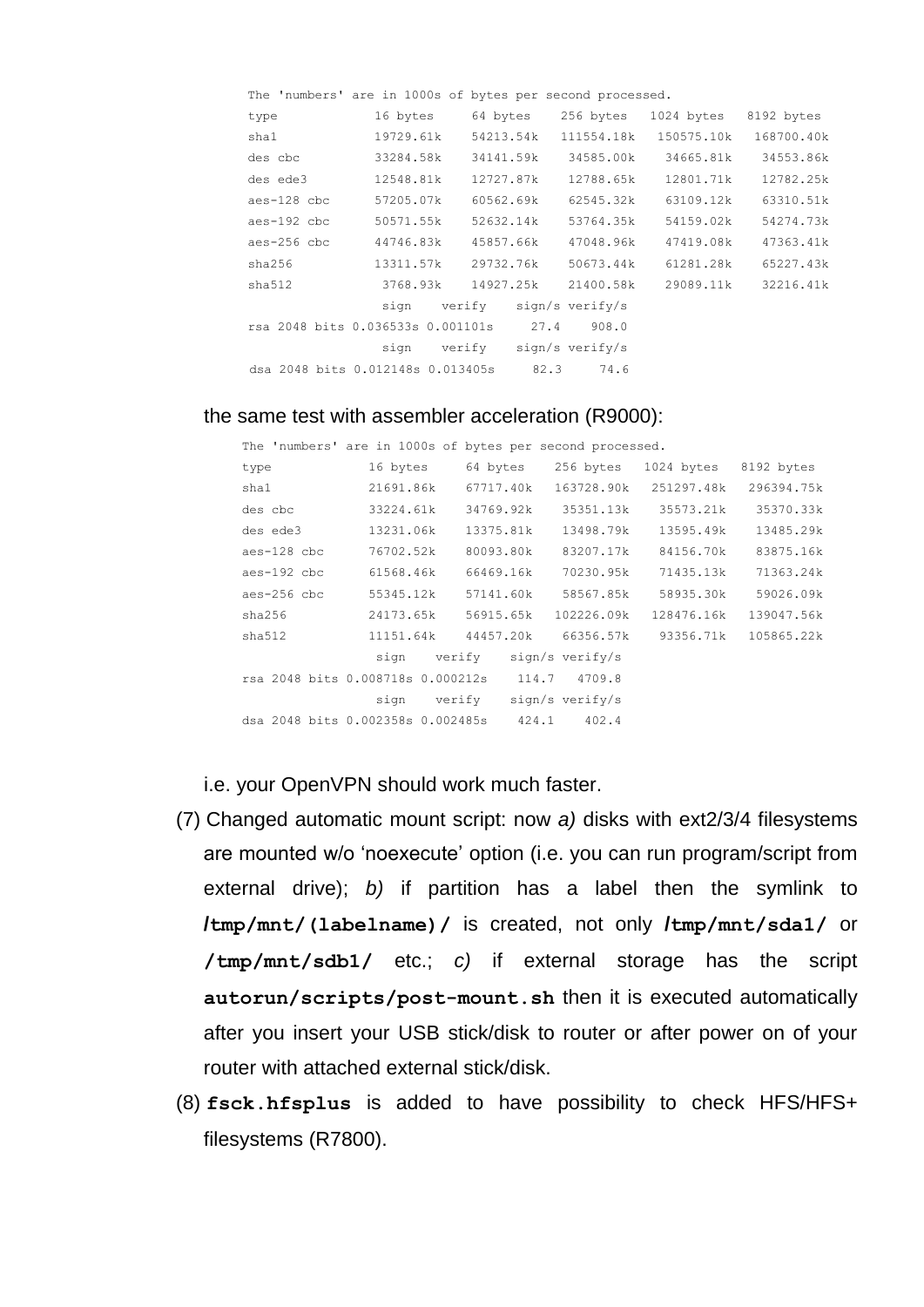- (9) Default root's home is changed from **/tmp** to **/root** directory (important for SSH access).
- (10) **transmission** downloader is added.
- (11) It is possible to use your own CA/CRT/KEY/DH files for OpenVPN servers.
- (12) **dnscrypt-proxy-2** and **stubby** are included into firmware (privacy).
- (13) Some other changes/improvements/bug corrections.
- (14) Etc. etc. etc.

### <span id="page-4-0"></span>**3. Flashing modified firmware.**

Nothing special. Just recommendation to restore factory settings in router WebGUI, after you flash my modified FW. Then setup your Wi-Fi, WAN LAN etc settings manually from the scratch.

## <span id="page-4-1"></span>**4. Setup SSH access to router.**

After flashing and your settings you may need to have SSH access to router (e.g. if you wish to use Entware). SSH daemon **dropbear** in R7500/R7800/R9000 uses port 22 and accepts only authorization by SSH key (no password login due to security). So you need to copy your own **authorized\_keys** file into **/root/.ssh** directory.

**Note**: It is recommended to use Appendix A for step-by-step instruction. Other way is:

- (1) Prepare **authorized\_keys** file with your public key (what you need in **/root/.ssh** directory)
- (2) Optionaly: prepare your own server keys:

**dropbear\_ecdsa\_host\_key**

```
dropbear_rsa_host_key
```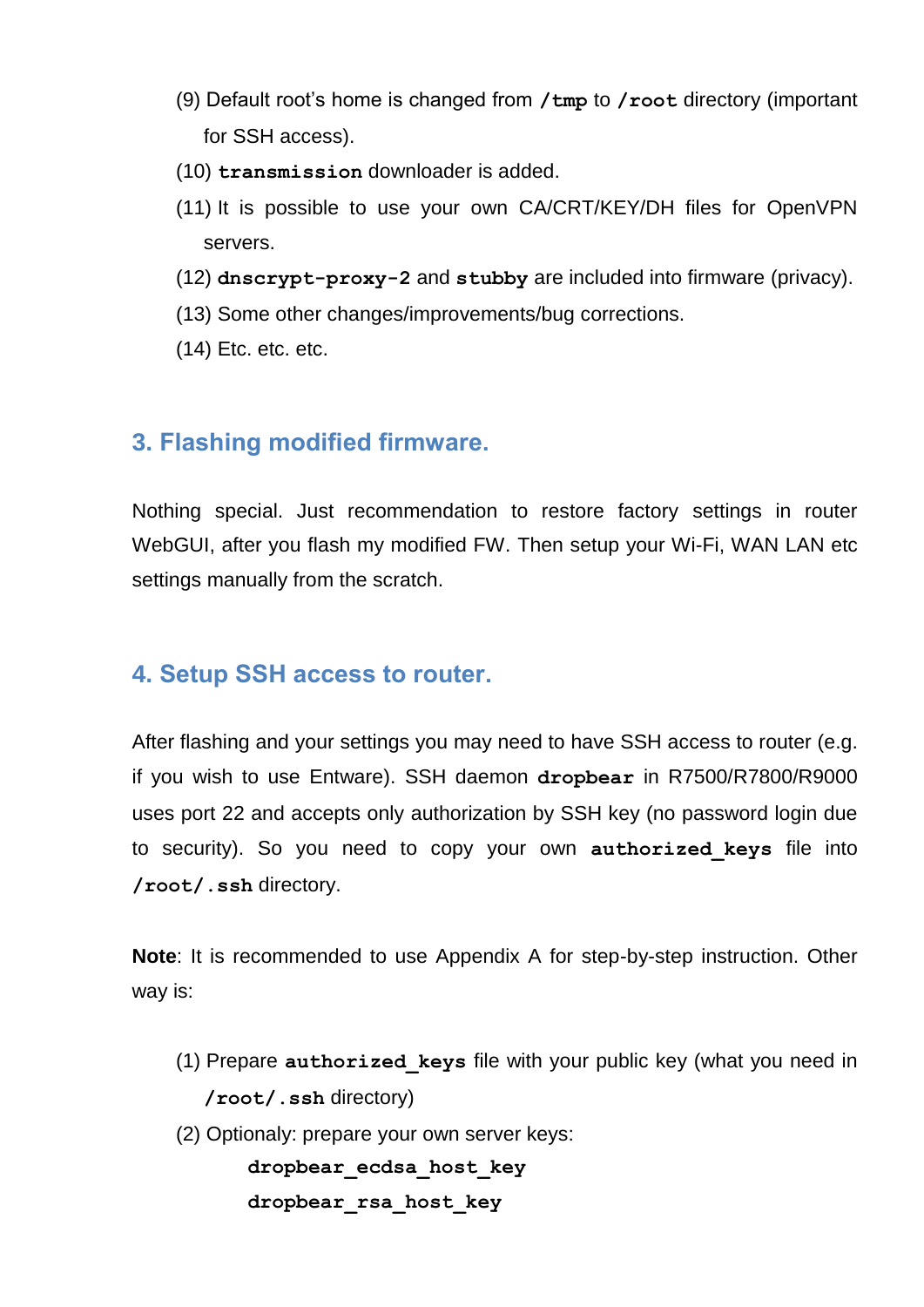## **ssh\_host\_ecdsa\_key.pub ssh\_host\_rsa\_key.pub**

- (3) Prepare USB stick with ext2 filesystem and untar **setssh.tar** in the root of stick (keeping +x filemask (!) for autorun/scrips/post-mount.sh script, computer with Linux is recommended).
- (4) Place your own **authorized\_keys** file (obligatory) and your own server keys (optionally) above generic files you got after untar in the root of stick.
- (5) Insert this USB stick to router. Wait 1-2 minute and try to SSH to router with the key included into your **authorized\_keys** file.

If you cannot get an access, try to reboot router with this stick attached. Check that **autorun/scripts/post-mount.sh** has has +x attribute (executable). Check that your **authorized\_keys** file is valid.

It is recommended to replace generic server keys in **/etc/dropbear** keys by your own keys after you have an access by SSH if you did not do '(2)'. The commands **dropbearkey** and **dropbearconvert** could be used from SSH/telnet.

## <span id="page-5-0"></span>**5. Setup of Entware.**

To setup Entware (for Cortex-A15 with hard float support):

(1) Prepare new USB drive or disk with ext2 or ext3 or ext4 filesystem from the command line. Label it 'optware'. Ext4 is highly recommended for USB HDD. Example to create ext4 filesystem label as 'optware':

### **mkfs.ext4 -L optware -O ^64bit /dev/sda1**

(IMPORTANT: additionally to mkfs.ext4 use the command **tune2fs -O ^metadata\_csum /dev/sda1**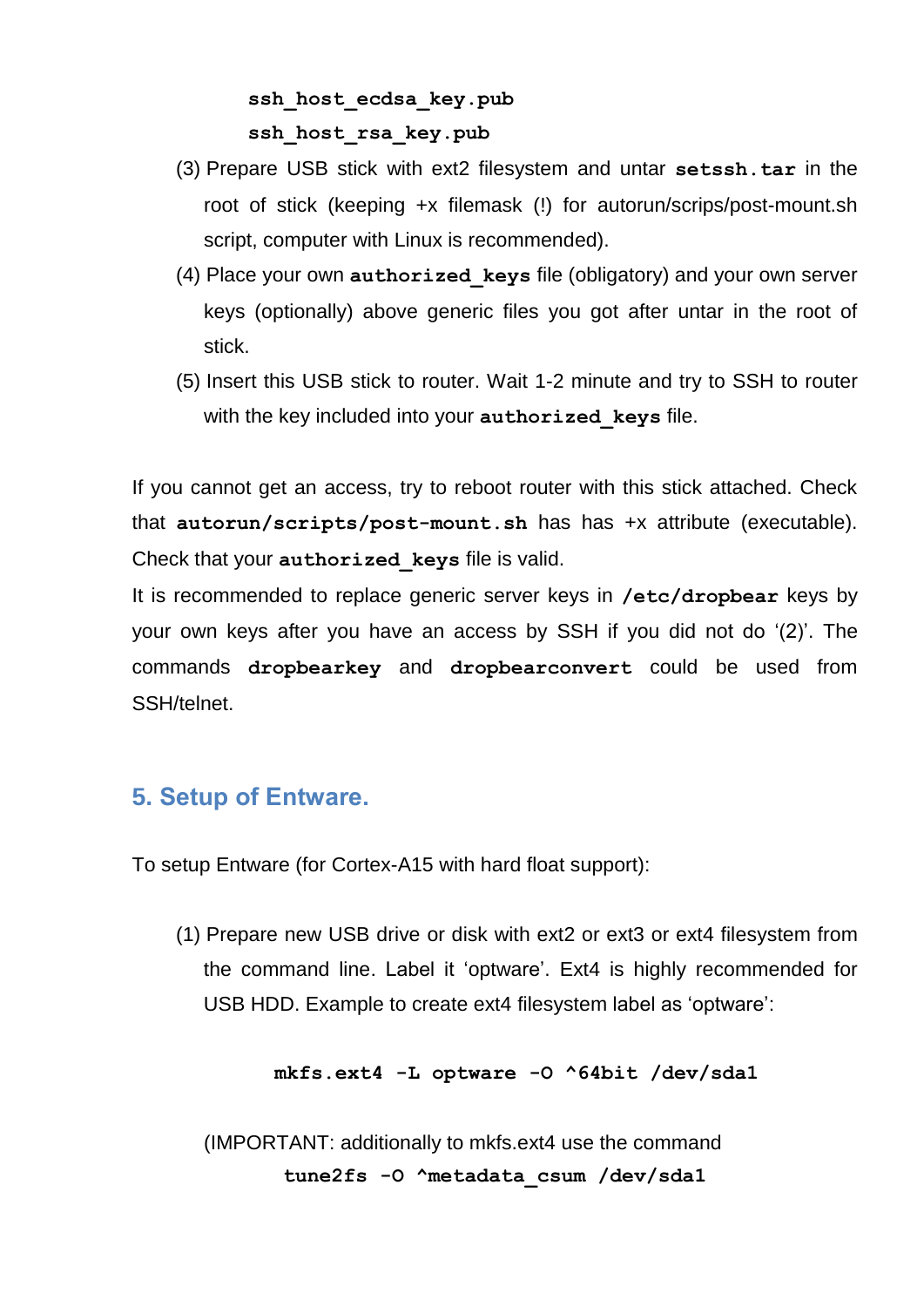for routers with kernel version < 3.6, such as R7500/R7800)

(2) Unpack:

**entware-cortex-a15-3x-initial-generic.tar.gz** or **entware-cortexa-15-3x-initial-alternative.tar.gz**

at the root of your USB drive.

- (3) Reboot the router. Check that '**ls –l /opt/\***' shows Entware directories or symlinks (bin, usr, share, var etc.)
- (4) Create a swap file (optional) in **/mnt/sda1** or **/mnt/sdb1** or **/mnt/sdc1** etc. for example:

**cd /mnt/sda1 dd if=/dev/zero of=swap bs=1024 count=524288** *(for R7500)* **dd if=/dev/zero of=swap bs=1024 count=1048576** *(for R7800)* **dd if=/dev/zero of=swap bs=1024 count= 2097152** *(for R9000)* **mkswap swap chmod 0600 swap swapon swap**

(5) Reboot router again. After this use '**/opt/bin/opkg update**' and '**/opt/bin/opkg upgrade**'. Now install and use the packages you need.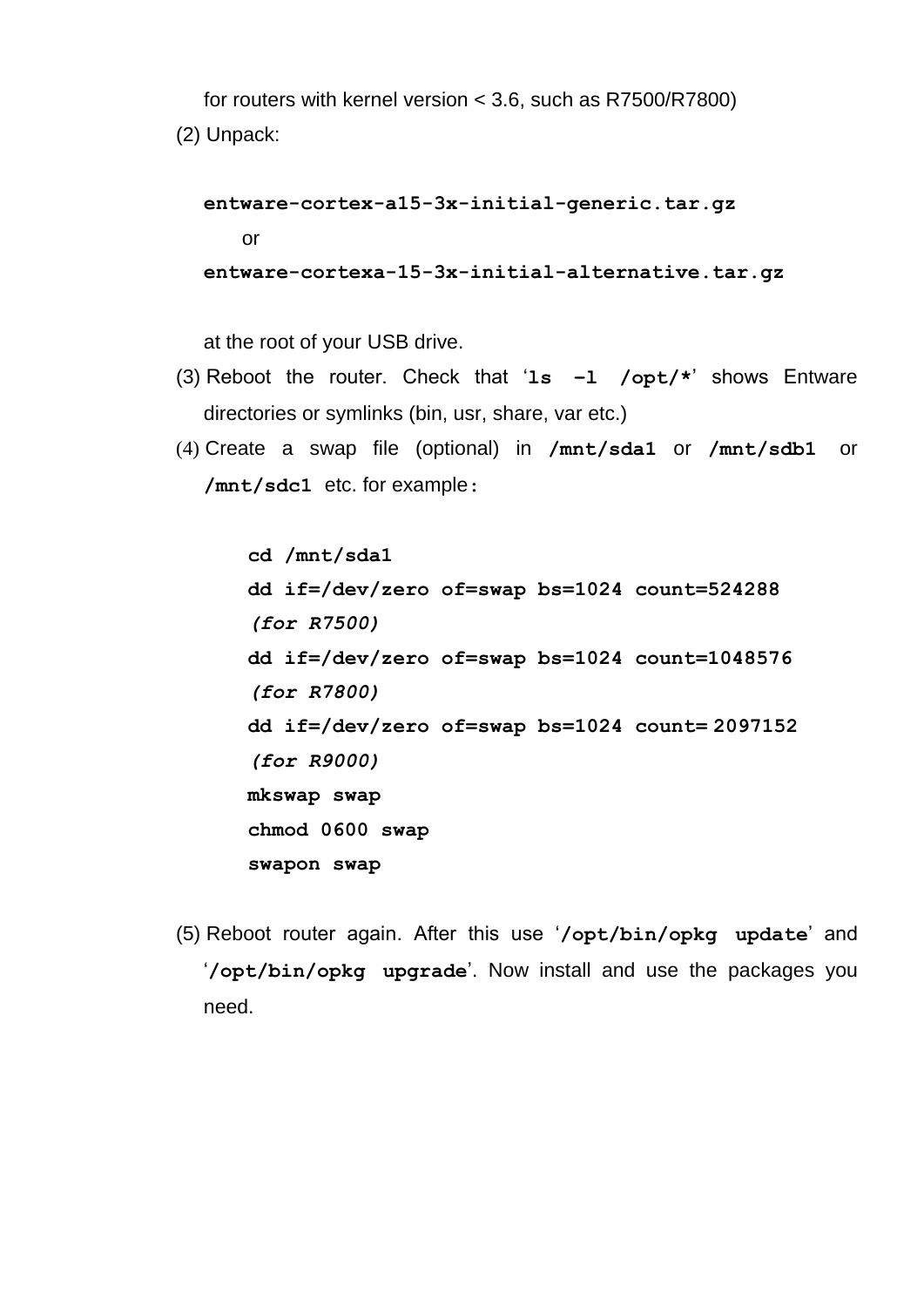## <span id="page-7-0"></span>**6. Open your own firewall ports.**

If you need to make several ports accessible from WAN then create the text file **/etc/netwall.conf** with ports you need to open. Example of such a file:

| <b>ACCEPT</b> | net | fw | tcp 22,8443 |
|---------------|-----|----|-------------|
| <b>ACCEPT</b> | net | fw | udp 1194    |

(to open TCP ports 22, 8443 and UDP port 1194).

**Note**: this file should contain LF symbol at the end of last line (press ENTER key in your text editor).

Additionally you can use your own custom scripts to add your own **iptables** rules. This script should be named:

**firewall-start.sh** (for IPv4 rules) **firewall6-start.sh** (for IPv6 rules)

and be placed in the **/opt/scripts** directory.

## <span id="page-7-1"></span>**7. Enable dnscrypt-proxy-2 and stubby.**

To enable DNSCrypt Proxy-2 run from telnet/ssh the commands:

```
nvram set dnscrypt2=1
nvram commit
reboot
```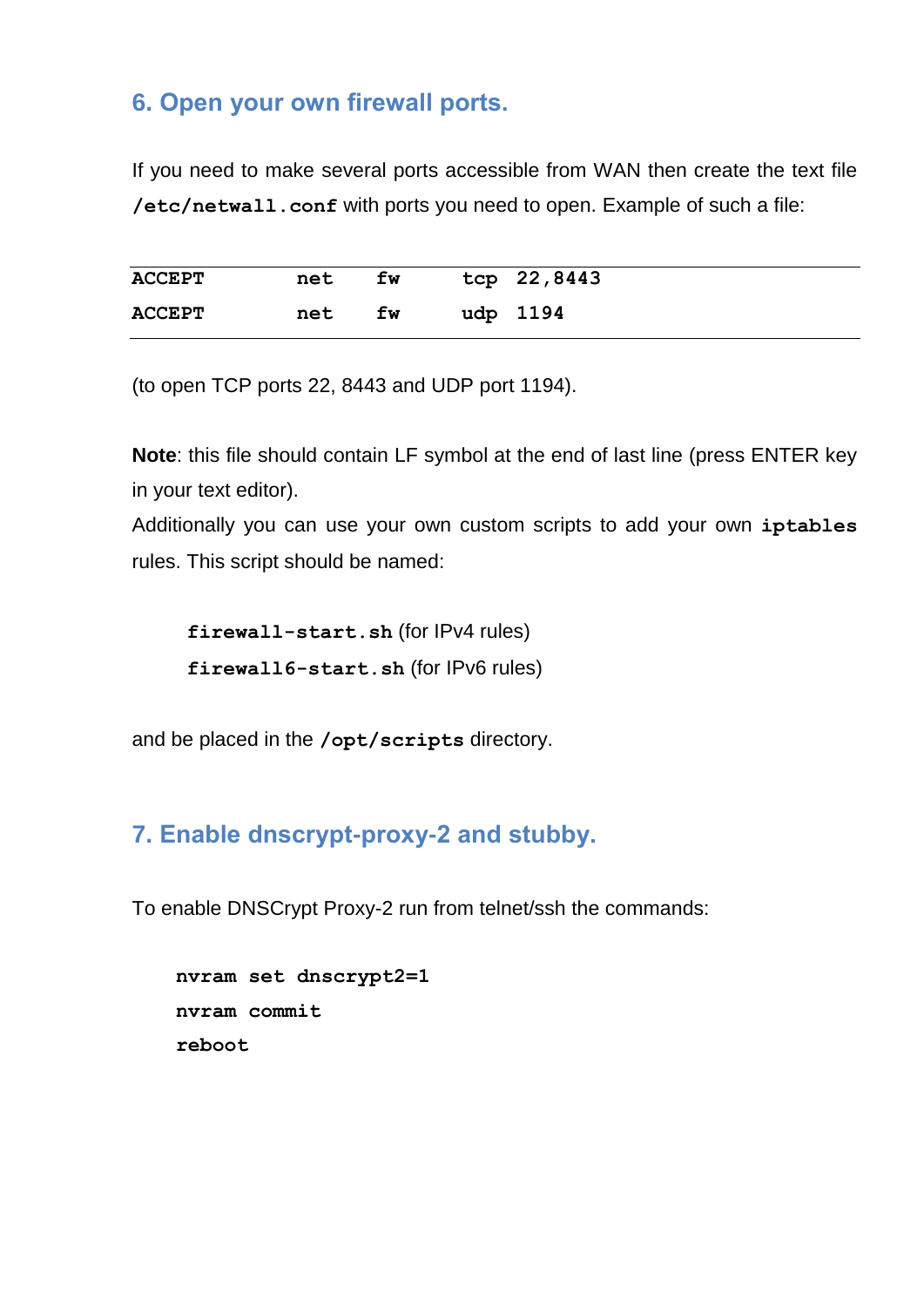To enable stubby run from telnet/ssh the commands:

```
nvram set stubby=1
nvram commit
reboot
```
If both DNSCrypt Proxy-2 and stubby are enabled, the only stubby will be used. To disable DNSCrypt Proxy-2 or/and stubby set them to '0' by nvram. You can test that it works using this test:

<https://www.perfect-privacy.com/dns-leaktest/>

## <span id="page-8-0"></span>**8. Using your own CA/CERT/KEY/DH files with OpenVPN servers.**

If you want to use your own custom CA/CERT/KEY/DH files and **push\_routing\_rule** script, put them into **/etc/openvpn/config/** directory. Filenames should be with the following mask:

```
*ca.crt CA file
*.crt CERT file
*.key KEY file
dh*.pem DH file
```
If they exist in the **/etc/openvpn/config** directory, then OpenVPN should use them.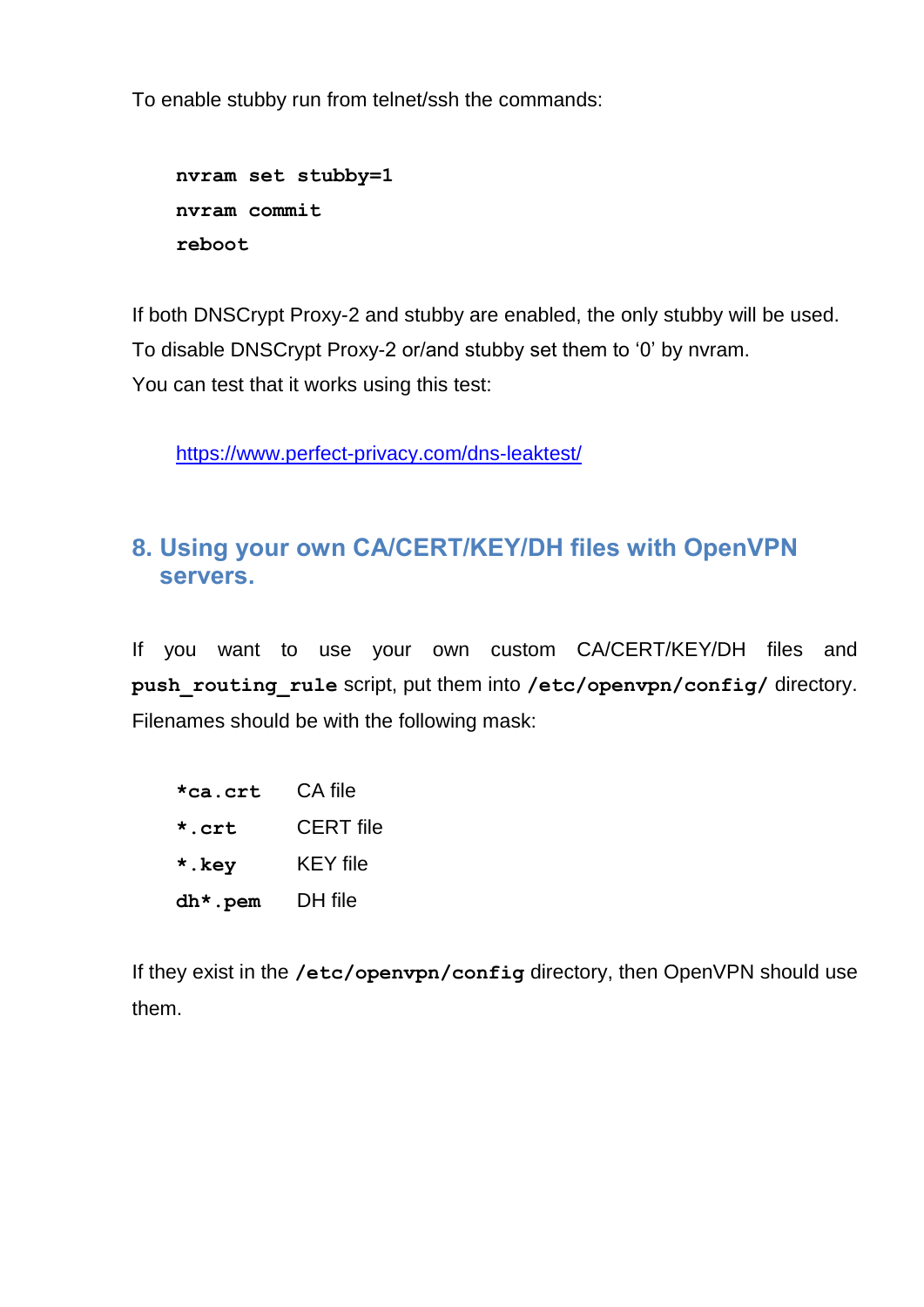Example of files in **/etc/openvpn/config/**:

**my-ca.crt myserver.crt myserver.key dh2048.pem**

# <span id="page-9-0"></span>**9. OpenVPN client (R7800 and R9000 only).**

Important: only TUN clients are supported and it is impossible to use both OpenVPN server and OpenVPN client at the same time. Disable OpenVPN server to use OpenVPN client.

To install OpenVPN client you can use two methods. First, semiautomatic:

- (1) Create the folder **/openvpn-client** at the root of USB drive (name of folder should be lowercase).
- (2) Put your **\*.ovpn** config file into this folder (**.ovpn** extension of the file must be lowercase).
- (3) Insert this USB drive into router. OpenVPN client will be started after 30 seconds. And it will be started automatically every time after next reboot already w/o USB drive.

It is suggested to use CA/CERT/KEY of client embedded into you **\*.ovpn**. But separate CA/CERT/KEY files could be used as well. Every file from the **/openvpn-client** folder on your attached USB drive will be copied to **/etc/openvpn/config/client** directory of your router (every time you attach this drive or reboot your router leaving USB drive attached.

To disable OpenVPN client just create the file '**disable**' in the folder **/openvpn-client** (**/openvpn-client/disable**) on your USB drive and insert it into router. Now OpenVPN client will not be started.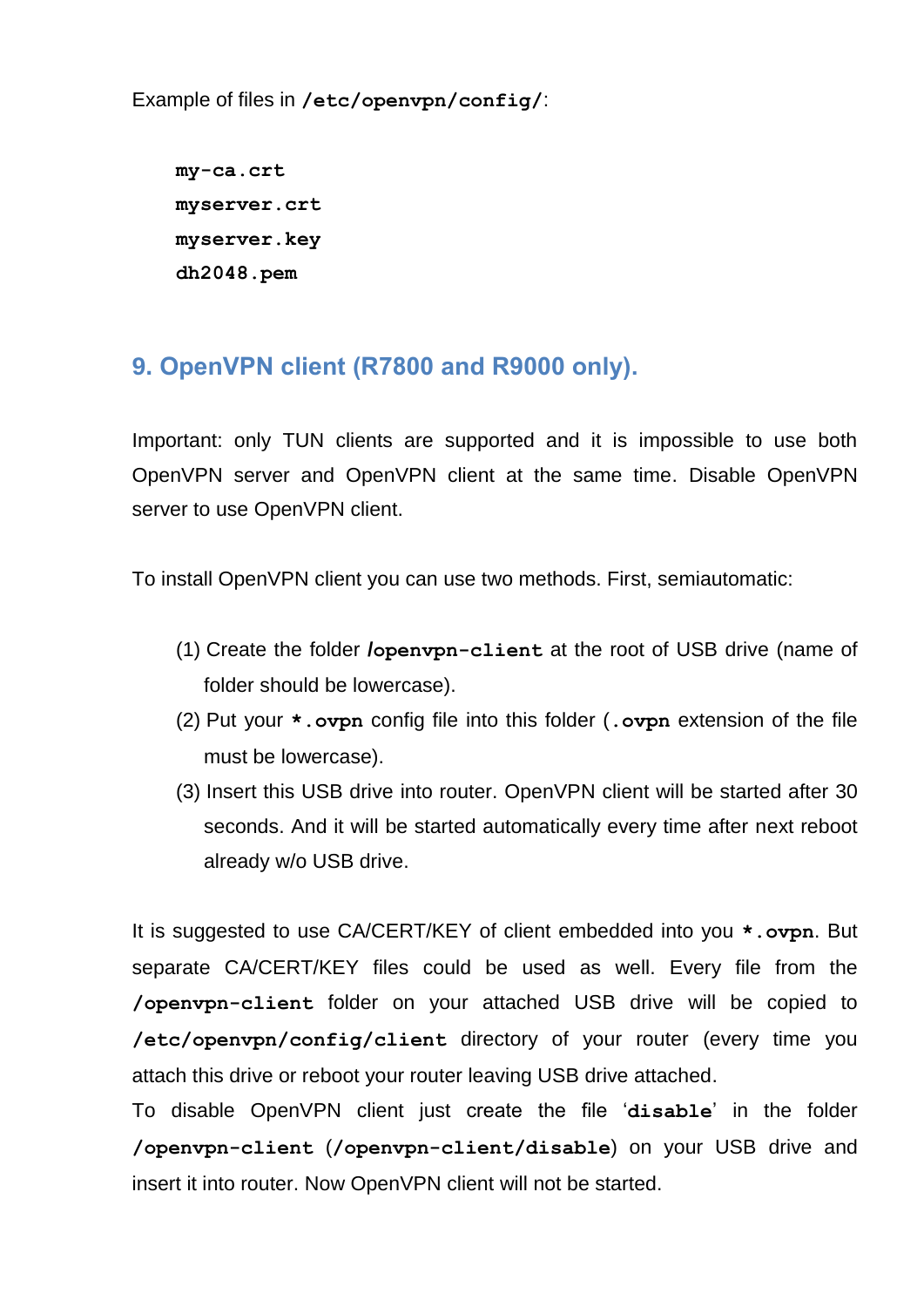Second method of installation is manual: just create **/etc/openvpn/config/client** directory and put your \*.ovpn file (and CA/CERT/KEY if any) from the command line using telnet or SSH. Then run:

### **/etc/init.d/openvpn-client start**

Or remove config files manually to disable client and stop client:

```
/etc/init.d/openvpn-client stop
```
Name of a log file for OpenVPN client is **/var/log/openvpn-client.log**, check it if you have problems.

**Note**: you can add your own delay for starting OpenVPN client after reboot by the command from telnet:

**nvram set vpn\_client\_delay=120 nvram commit** *(to set 120 sec. delay)*

See Appendix B for example of custom setup of OpenVPN client.

### <span id="page-10-0"></span>**10. WireGuard client (R9000 only).**

To start WireGuard client using you have to:

(1) Prepare the text file in Unix format with the name **wireguard.conf** defining the following values: EndPoint, LocalIP, PrivateKey, PublicKey and Port of you WireGuard client config from WG provider.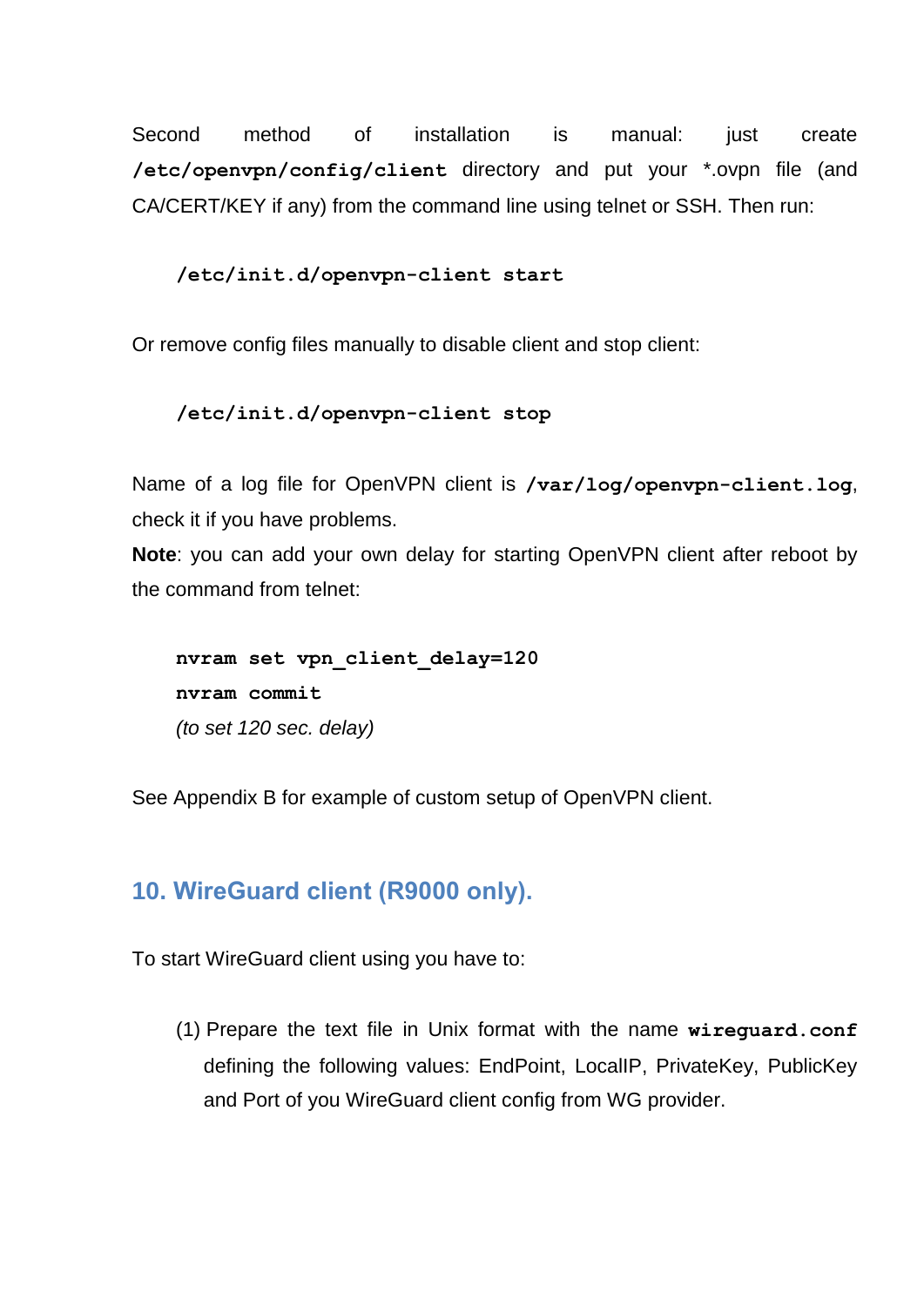Example:

**EndPoint="wireguard.5july.net"**

**LocalIP="10.0.xxx.xxx/24"**

**PrivateKey="XXXXXXXXXXXXXXXXXXXXXXXXXXXXXXXXXXXXXXXXXXX="**

**PublicKey="XXXXXXXXXXXXXXXXXXXXXXXXXXXXXXXXXXXXXXXXXXX=" Port="48574"**

**Note**: no spaces before/after '=' symbol in example above.

**Note**: the name of the file **wireguard.conf** is lowercase.

**Note**: optional line could be added if your providers requires that:

#### **PresharedKey="XXXXXXXXXXXXXXXXXXXXXXXXXXXXXXXXXXXXXXXXXXX="**

(2) Place this wireguard.conf file to **/etc** directory. I.e. **/etc/wireguard.conf**.

(3) Run from telnet/ssh command line:

**nvram set wg-client=1 nvram commit**

(4) Reboot your router.

Alternative way instead of manual copying to **/etc**: just place this file **wireguard.conf** to the root of your USB drive (any format), attach it to the router detach your USB drive and reboot your router. File **wireguard.conf** will be automatically copied to **/etc** directory.

**Note**: to disable WireGuard client starting just set wg-client to '0' in nvram and reboot the router.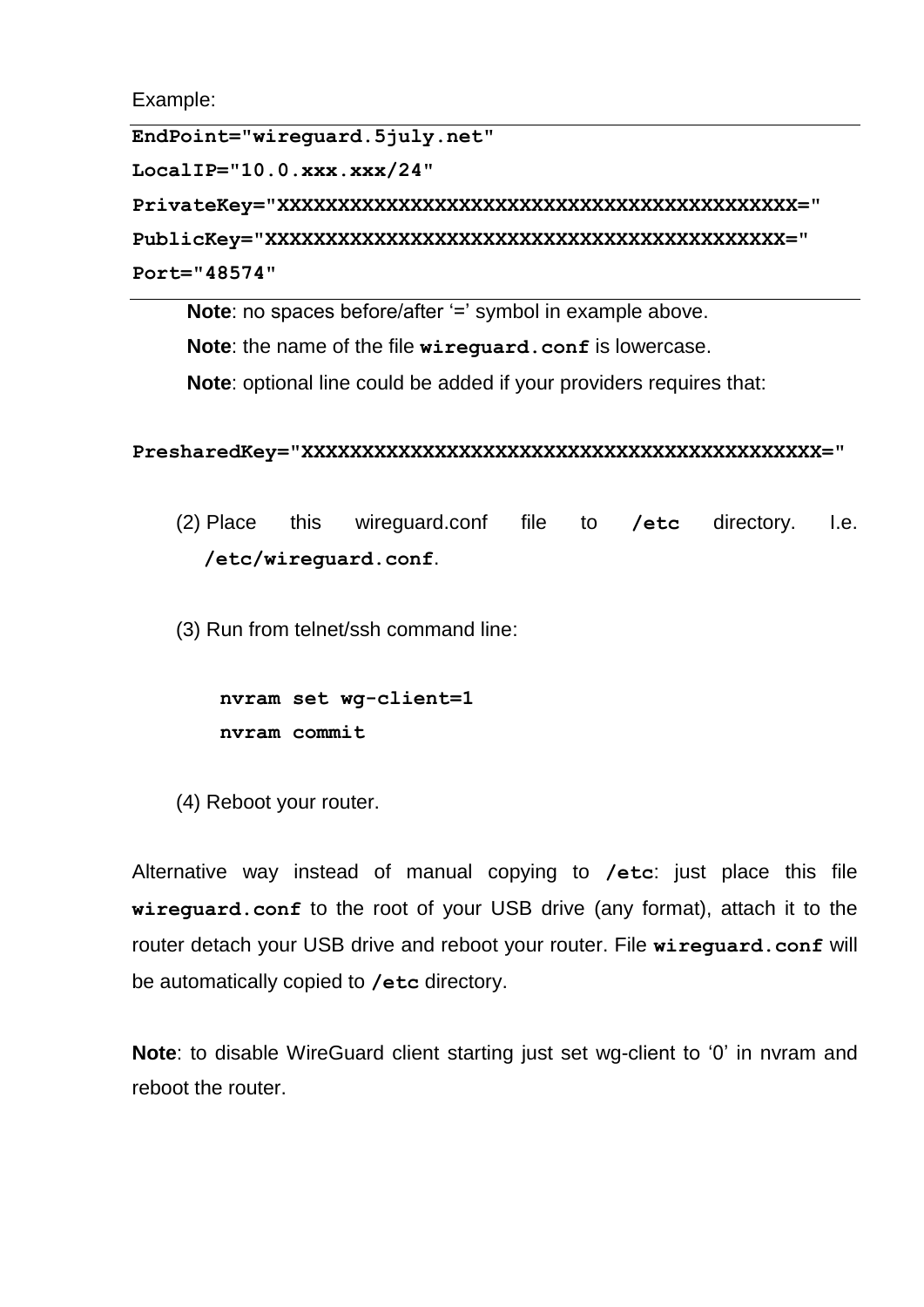## <span id="page-12-0"></span>**11. Transmission.**

**transmission** program (torrents) is included into firmware. It could be used from the WebGUI of router.

Important:

- 1) You need external USB drive attached to router.
- 2) You need to have swap enabled (*R7500v1 only*). See above how to create and enable swap file. If **swap** is in in /opt directory it will be enabled automatically after reboot of your router.
- 3) Transmission is not enabled in WebGUI of router if your router is in AP/Extender mode, but you still can use transmission, use IP:9091 in your browser (e.g. [http://192.168.1.3:9091\)](http://192.168.1.3:9091/).
- 4) (*R7800/R9000 only*) If Netgear Downloader is enabled, transmission will be disabled. And vice versa. You should use either or.
- 5) (*R7800/R9000 only*) Use the section [Netgear Downloader] to run transmission and set the place for downloads by [**Configure Settings**) → 'Save Path' using the WebGUI of your router.
- 6) (*R7500 only*) Default save path for transmission is **/mnt/sda1/downloads**. If you want to change it (or other settings for transmission), then stop transmission daemon (**/etc/init.d/transmission stop**), edit its config file (**/etc/transmission/settings.json**) and start the daemon again (**/etc/init.d/transmission start**).

Optionally you can disable Transmission:

**nvram set transmission\_disable=1 nvram commit**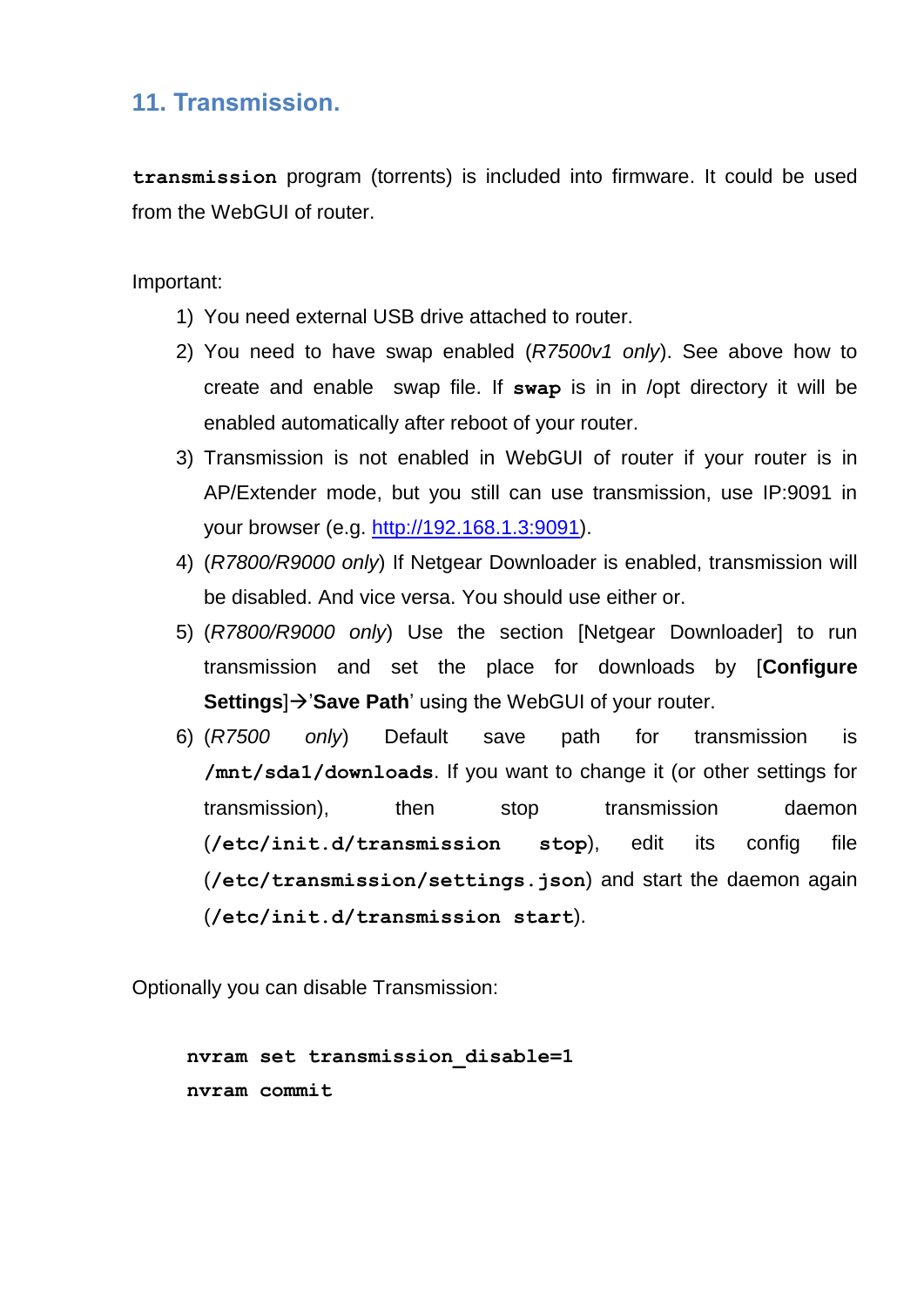# <span id="page-13-0"></span>**12. Disable ReadyCLOUD, Kwilt and/or AWS-IoT (R7800 and R9000 only).**

You can disable any future installations of ReadyCLOUD, Kwilt and/or AWS-IoT for R7800 and R9000 routers. For this you should run the following commands from telnet/ssh command line:

```
nvram set nocloud=1
nvram set nokwilt=1
nvram set noaws=1
nvram commit
```
then you can manually remove ReadyCLOUD and Kwilt installations (several reboots might be needed).

## <span id="page-13-1"></span>**13. Debian (for advanced users).**

Also, I've prepared the version of chroot-ed Debian Bullseye for ARMHF (i.e. with hard float, which will use all power of your FPU). It is in archive **debian**bullseye-armhf.tar.qz. Unpack it to /tmp/mnt/optware and use set**debian.sh** script to start it manually. Also it is possible to run start of Debian daemons (e.g. nginx, proftp, tor or what-you-need) together with Entware services. See an example of startup script in **/opt/etc/init.d** directory here:

<https://www.hqt.ro/how-to-install-debian-jessie-arm/>

**Note**: I use Debian ARMHF (hard float). It is faster then ARMEL (soft float) in the link above, and incompatible. So use only startup script example from the link above to create your version.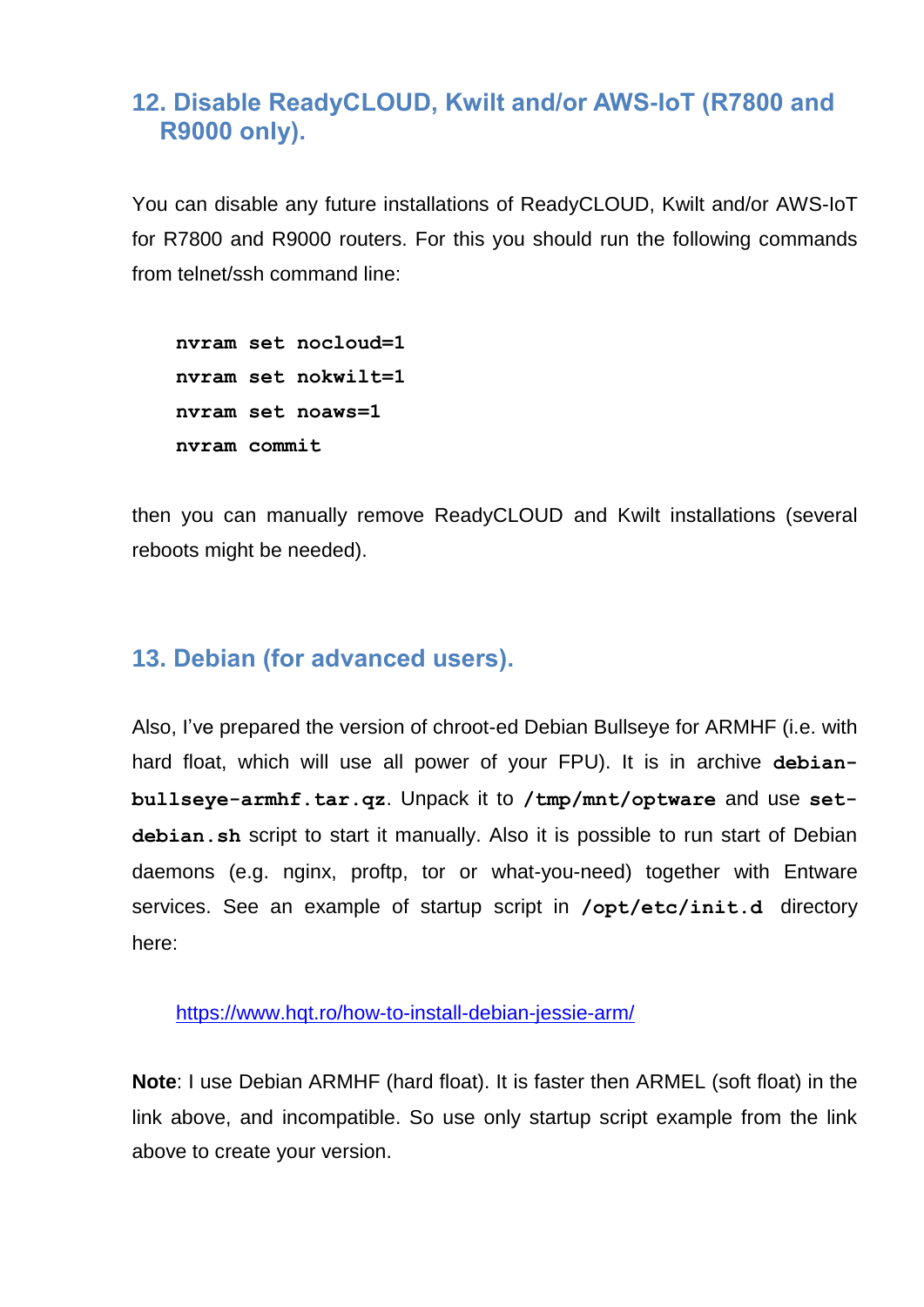## <span id="page-14-0"></span>**Appendix A. Get SSH access to router (alternative method).**

#### **Generate dropbear key:**

- 1. Enable telnet login to your router (select corresponding checkbox in <http://routerlogin.net/debug.htm> page).
- 2. Enter to your router console by telnet.
- 3. Make  $/\text{tmp/ssh}$  directory and enter to it: mkdir /tmp/ssh cd /tmp/ssh
- 4. Generate your RSA private key using dropbear: dropbearkey -t rsa -s 2048 -f id\_dropbear
- 5. Output your public key: dropbearkey  $-y$  -f id dropbear | grep "^ssh-rsa " > id\_rsa.pub
- 6. Create your /root/.ssh/authorized\_keys file: mkdir /root/.ssh cat id rsa.pub > /root/.ssh/authorized keys chmod 0600 /root/.ssh/authorized\_keys
- 7. Convert your private dropbear key to OpenSSH format: dropbearconvert dropbear openssh id\_dropbear id\_rsa

#### **Backup your private and public keys on USB drive (example):**

- 1. Insert your USB drive into router.
- 2. Check its mount point (should be /mnt/sda1 or /mnt/sdb1 or /mnt/sdc1 etc.)
- 3. Backup your private and public RSA keys to USB drive, to folder /ssh: mkdir /mnt/sda1/ssh cp /tmp/ssh/\* /mnt/sda1/ssh

### **Convert your OpenSSH key to putty format PPK, for use from MS Windows (optional):**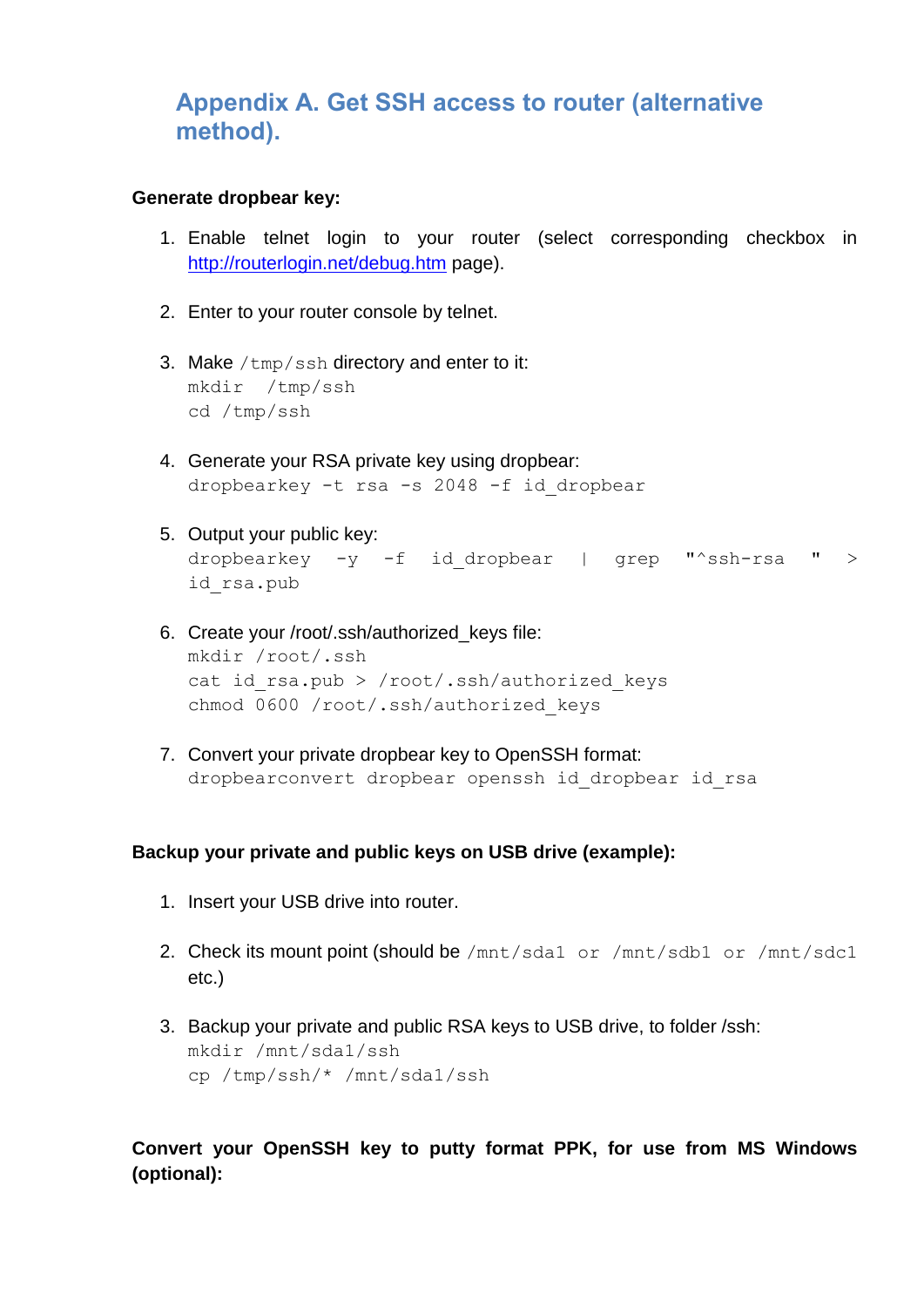- 1. Run puttygen.exe (PC with Windows).
- 2. Select in puttygen's menu "Conversion->Import key".
- 3. Browse and choose you private key in OpenSSH format (id rsa but not id rsa.pub).
- 4. [Optional] Correct key comment to what-you-wish.
- 5. Press "Save private key" button and save your PPK file for use it with putty to enter by SSH to router.

#### **Generate your own dropbear host keys (optional):**

1. Enter to your router console by telnet or by SSH.

|                                     | 2. Generate RSA and ECDSA host keys: |       |       |      |      |     |  |
|-------------------------------------|--------------------------------------|-------|-------|------|------|-----|--|
|                                     | dropbearkey                          | ーセ    | rsa   | $-S$ | 2048 | – f |  |
|                                     | /tmp/ssh/dropbear rsa host key       |       |       |      |      |     |  |
|                                     | dropbearkey                          | $-$ t | ecdsa | $-S$ | 521  | – f |  |
|                                     | /tmp/ssh/dropbear ecdsa host key     |       |       |      |      |     |  |
| chmod 0600 /tmp/dropbear * host key |                                      |       |       |      |      |     |  |

- 3. Copy your generated keys to /etc/dropbear directory: cp -p -f /tmp/ssh/dropbear \* host key /etc/dropbear
- 4. Reboot your router.

# <span id="page-15-0"></span>**Appendix B. OpenVPN Client setup example.**

It is copied from this link:

https://www.myopenrouter.com/forum/openvpn-client-setup-guide-using-voxelsfirmware-nighthawk-x4s-r7800

I would like to share my configuration and setup with people who want a secure, private and stable connection to the internet using an OpenVPN client connection to the internet on this forum.

I would like to thank the following people:

Voxel - for his excelent firmware and pointing me in the right direction when I had no clue where to begin.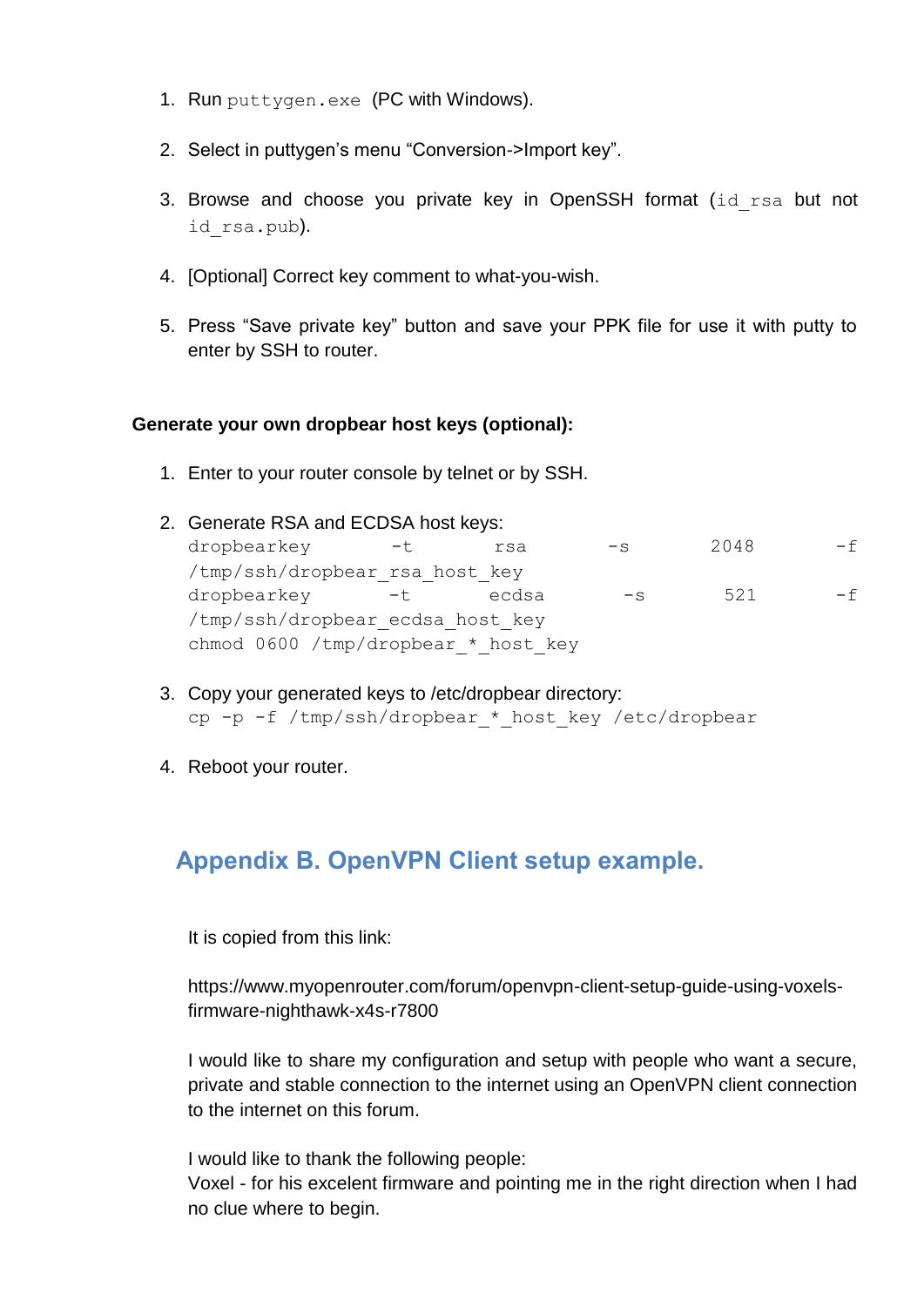kinakuta - for his insight and scripts for maintaining the OpenVPN tunnel alwayson and the bypass VPN tunnel functionality.

Sven Taylor - for sharing honest and vital VPN information, views and reviews on https://restoreprivacy.com

I received my Netgear R7800 X4S in early December and didn't waste more than an hour on the stock firmware.

I flashed the latest Voxel's Custom Firmware for this router - https://www.voxelfirmware.com/Downloads/Voxel/R7800-Voxel-firmware

The mandatory and consice README is provided (https://www.voxelfirmware.com/Downloads/Voxel/readme.docx).

After flashing Voxel's firmware, don't forget to restore factory settings in the router WebGUI.

Start by setting up the following:

- 1. **SSH** access to router (Well documented in Voxel's README)
- 2. Setup of **Entware** on a USB stick (Documented in Voxel's README) PS: The **crontab** provided by Entware is essential.

PS2: I chose to use Voxel's optimized repository (https://www.voxelfirmware.com/Downloads/Voxel/Entware/entware-cortex-a1...)

### **Configure DNS and DNSCRYPT**

DNS queries are THE primary source of your ISP's tracking strategy. I highly recommend NOT using their DNS servers.

- 1. Configure your DNS servers in the WEBGUI I used 208.67.222.222, 208.67.220.220 and 8.8.8.8 as the DNS servers.
- 2. Enable dnscrypt-proxy (Documented in Voxel's README) Simply edit /etc/dnscrypt.conf with one entry "adguard-dns" to wipe out any and all publicity.

Don't forget to test DNS leaks (https://www.dnsleaktest.com/) and make sure you do NOT use any of your ISP's DNS servers.

### **OpenVPN client**

The reasons why I chose Voxel's firmware was because it maintains NETGEAR's propriety (and speedy) drivers, all stock functionality (ReadyShare, QoS, DNLA, etc.) and adds the OpenVPN client functionality. Centralizing the VPN client connection on the router guarantees encrypted internet access on all connected devices in your home.

Don't forget to follow Voxel's README.

a. Download your VPN providers OVPN file and place them in the /etc/openvpn/config/client directory

PS: Use full path directory filenames on any referenced files in the OVPN file. Example: change "auth-user-pass credentials.txt" to "authuser-pass /etc/openvpn/config/client/credentials.txt"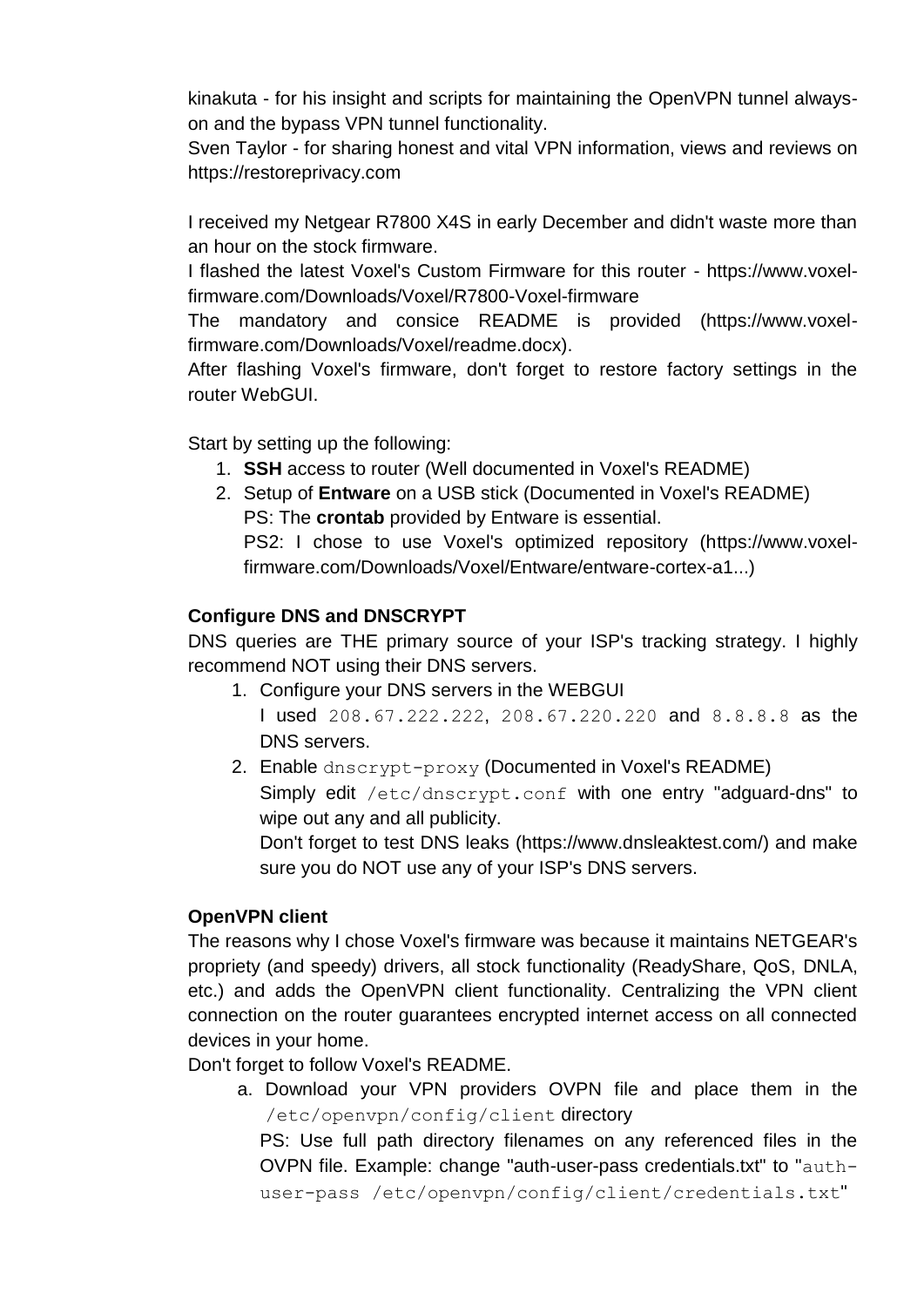b. Test "/etc/init.d/openvpn-client start/stop" thoroughly and read the log file /var/log/openvpn-client.log before you advance.

### **Bypassing OpenVPN client tunnel** (Thank you, kinakuta)

You can bypass the OpenVPN client tunnel of the outgoing traffic for specific IP's in two simple steps:

- a. Reserve DHCP addresses in the WEBGUI (Advanced -> Configuration > LAN Configuration)
- b. Change the /etc/openvpn/ovpnclient-up.sh file to:

```
#!/bin/sh
# Don't forget to reserve the list of IPs for exclusion 
devices on the DHCP server
# Edit the following IP list to bypass the VPN. Seperate 
individual IP's using a single space between them.
NO_VPN_LST="192.168.1.7 192.168.1.3"
WAN GWAY=`nvram get wan gateway`
for excludeip in $NO_VPN_LST; do
    /usr/sbin/ip rule add from $excludeip table 200
done
/usr/sbin/ip route add table 200 default via $WAN_GWAY dev 
brwan
/usr/sbin/ip route flush cache
exit 0
```
**Create a OpenVPN client tunnel monitoring script** (Thank you, kinakuta) The OpenVPN client connection can sometimes disconnect or even cease to respond.

/usr/bin/vpncmon.sh:

```
#!/bin/sh
IP_FOR_TEST="8.8.8.8"
PING COUNT=1
INTERFACE="tun0"
FFLAG="/tmp/vpn_stuck.fflg"
LOGFILE="/var/log/vpncmon.log"
NOW=$(date +"%H:%M, %d-%m-%Y")
restartvpnc()
{
     /etc/init.d/openvpn-client restart
     /bin/sleep 5
     /etc/init.d/dnscrypt-proxy restart
}
# check logfile
if [ ! -f $LOGFILE ]; then
```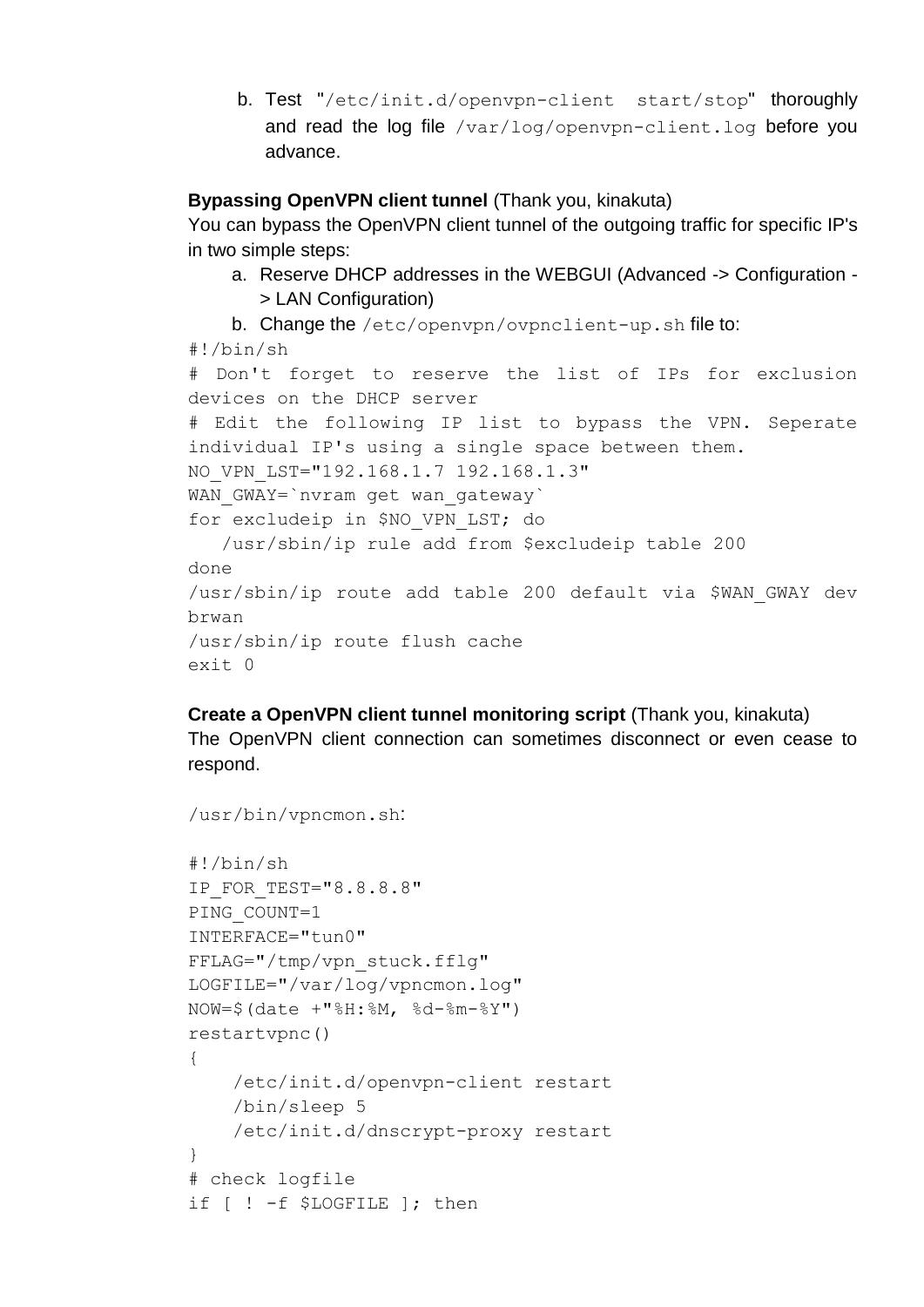```
 /bin/touch $LOGFILE
   /bin/echo "$NOW - VPN client LOGFILE $LOGFILE created.\n" 
>> $LOGFILE
fi
#Check if date is at least 2016 to validade VPN 
certificates
YEAR=`date "+%Y"`
while [ $YEAR -le 2016 ]; do
    /bin/echo "We do not have a valid date.\n" >> $LOGFILE
    /etc/init.d/ntpclient stop
   /usr/sbin/ntpclient -s -h pool.ntp.org
    /bin/sleep 2
   /etc/init.d/ntpclient start
   NOW=$(date +"%H:%M, %d-%m-%Y")
   YEAR=`date "+%Y"`
done
# check if interface is up
FOUND=`grep "$INTERFACE" /proc/net/dev`
if [ ! "$FOUND" ]; then
     /bin/echo "$NOW - $INTERFACE not up, restarting OpenVPN 
client.\n" >> $LOGFILE
    restartvpnc
fi
# check if successful with ping test
/bin/ping -c $PING_COUNT $IP_FOR_TEST 2>/dev/null
1>/dev/null
if [ $? -ne 0 ]; then
    if [ -f $FFLAG ]; then
       /bin/echo "$NOW - Network and OpenVPN client down. 
Rebooting router!\n" >> $LOGFILE
       /bin/rm -f $FFLAG 2>/dev/null
       /opt/sbin/reboot
   else
       /bin/touch $FFLAG
      /bin/echo "$NOW - IP $IP FOR TEST can't be pinged,
restarting OpenVPN client.\n" >> $LOGFILE
       restartvpnc
   f_ielse
    if [ -f $FFLAG ]; then
       /bin/rm -f $FFLAG # 2>/dev/null
   fi
f_iexit 0
```
All that is left to do is **automate the script execution**